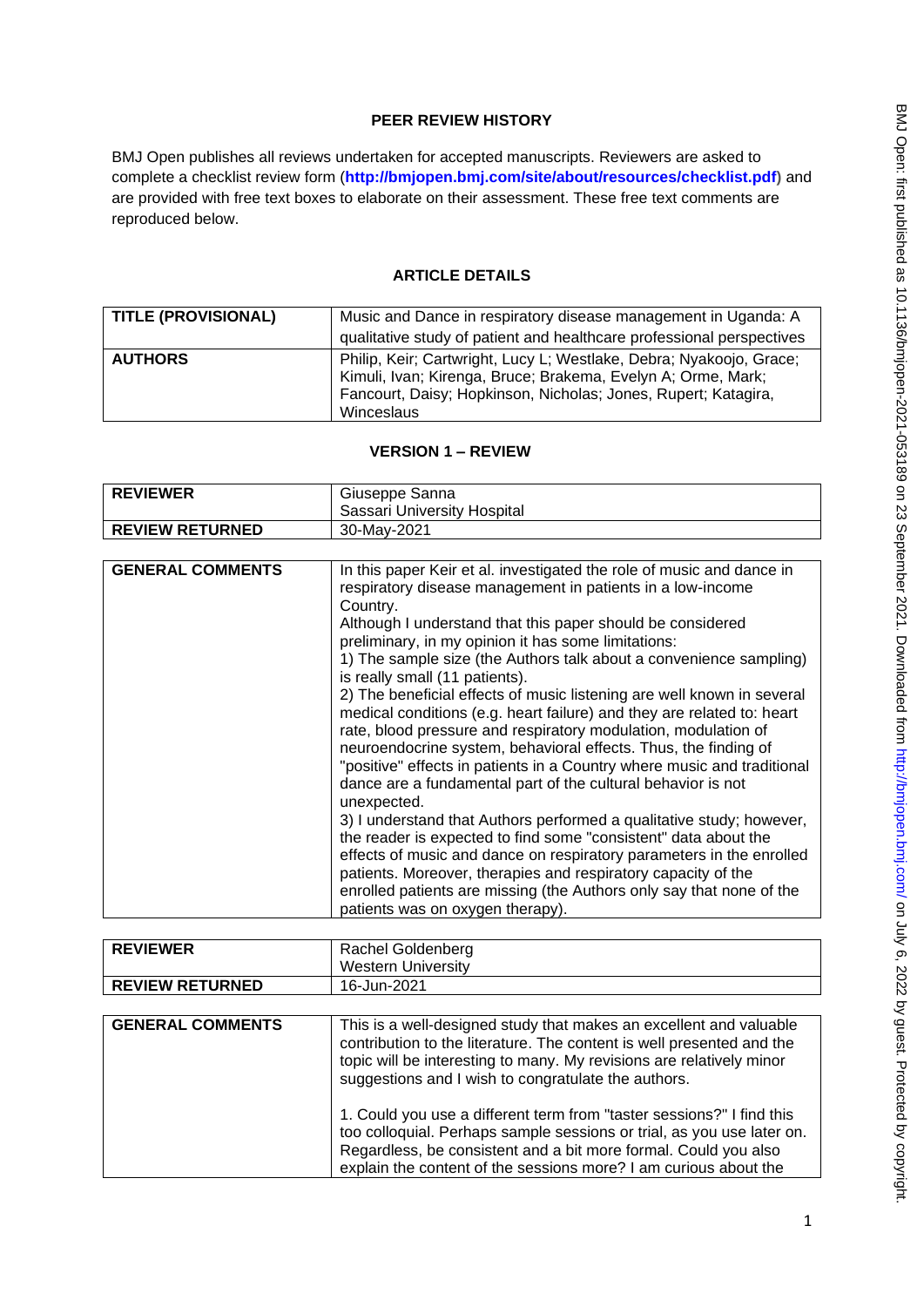| singing and dance methods. Were they separate sessions or<br>integrated? How many were there? If they were separate, did<br>everyone attend both? Please flesh out this section and clarify.                                                                                                                                                                                                                                                                                                              |
|-----------------------------------------------------------------------------------------------------------------------------------------------------------------------------------------------------------------------------------------------------------------------------------------------------------------------------------------------------------------------------------------------------------------------------------------------------------------------------------------------------------|
| 2. In Data Analysis: How did you determine breathlessness scores?<br>I see it's mentioned in the results, but could you put it here too?                                                                                                                                                                                                                                                                                                                                                                  |
| 3. In Results: Please clarify the sentence "Eight of the eleven<br>participants were female" Do you mean patient participants? Could<br>you separate the participant demographics from patients versus<br>staff? Or at least make it clearer and easier to distinguish. Also<br>comment on the two patients interviewed prior to the class. Why was<br>this? Could you add something in the discussion? Finally, it might be<br>worth mentioning prior formal experience with PR or singing and<br>dance. |
| 4. Under Theme 2, physical health: You say relative to dance,<br>people didn't comment on singing. Did anyone mention physical<br>benefits of singing? What did they say? Perhaps reword this.                                                                                                                                                                                                                                                                                                            |
| 5. Theme 3, health benefits: It will be important to report how many<br>sessions were attended, especially when reporting outcomes like<br>sputum movement and reduced breathlessness.                                                                                                                                                                                                                                                                                                                    |
| 6. Theme 4: Omit or change the sentence "It was suggested that<br>Muslim participants might find singing" Find a way to report this<br>finding more generally. I think it's enough to say something like "the<br>singing and dance was acceptable in all cultural contexts that<br>included Christians and Muslims"                                                                                                                                                                                       |
| I am unclear about P1 rural areas. Perhaps this is a typo?                                                                                                                                                                                                                                                                                                                                                                                                                                                |
| 7. Discussion: Regarding the statements about COVID-19 in the fifth<br>paragraph "The current Covid-19 pandemic has necessitated," I<br>feel this is too speculative. It's not irrelevant, but might not be<br>necessary. I think it is worth pointing out that these data were<br>collected prior to covid, as you do earlier.                                                                                                                                                                           |
| You mention there were exceptions to the positive perceptions. Can<br>you report these?                                                                                                                                                                                                                                                                                                                                                                                                                   |
| Thank you for your work!                                                                                                                                                                                                                                                                                                                                                                                                                                                                                  |

**VERSION 1 – AUTHOR RESPONSE**

### **Reviewer: 1**

In this paper Keir et al. investigated the role of music and dance in respiratory disease management in patients in a low-income Country.

Although I understand that this paper should be considered preliminary, in my opinion it has some limitations:

1) The sample size (the Authors talk about a convenience sampling) is really small (11 patients).

*Many thanks for raising this point. We realise that this was not as clear as it could have been, our study explored the perspectives of both patients (n=11) and healthcare professionals (n=8), providing a sample size of 19. Our use of in-depth individual semi structured interviews with 19 participants provided a large amount of rich and complex qualitative data for interpretation. Our sampling strategy proved this to be adequate to achieve theme saturation. As highlighted, we used convenience*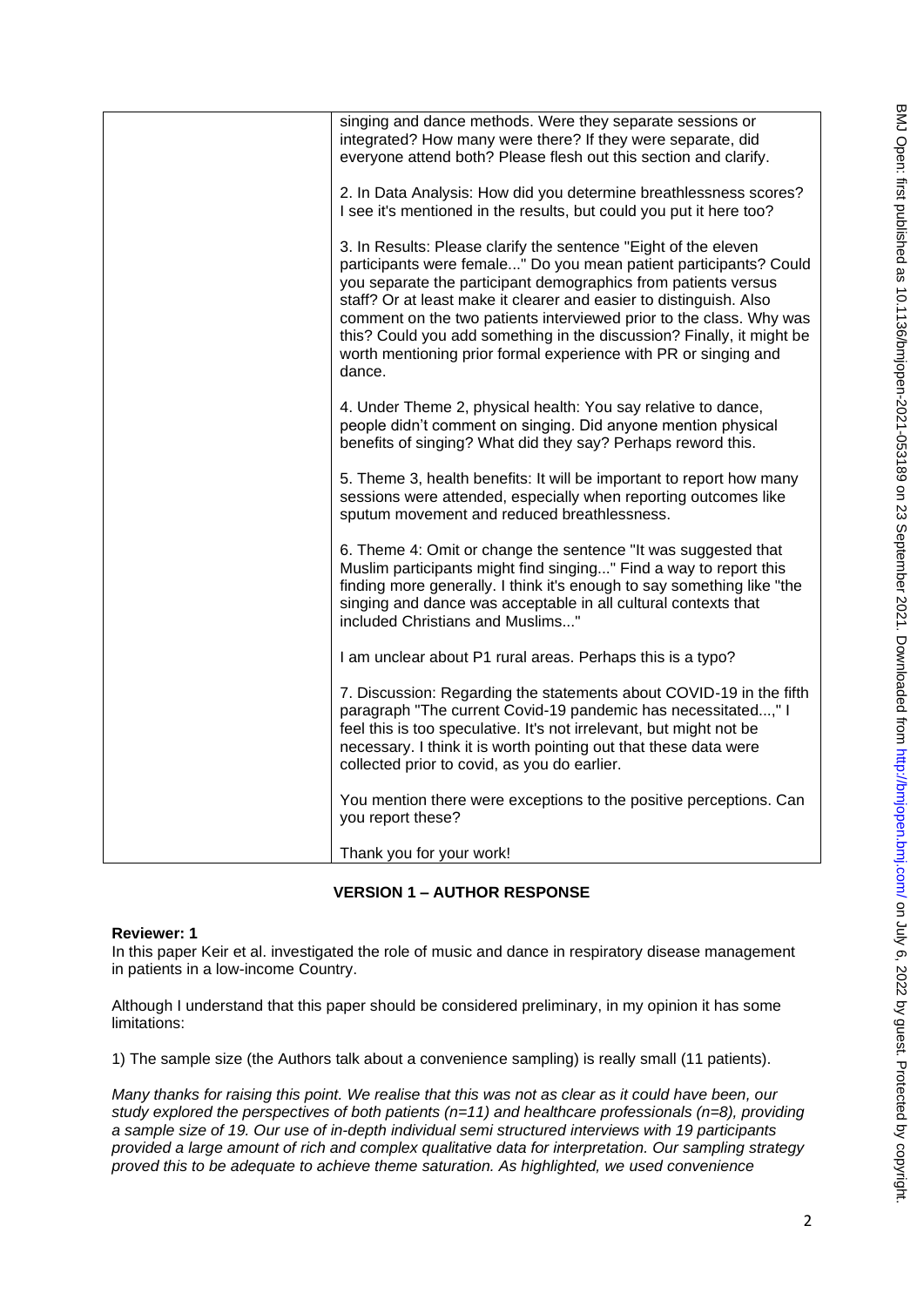*sampling, which was appropriate for the research topic, and by using a purposeful approach, we were able to be confident that the relevant stakeholders were included.* 

*However, we realise that this should be clarified in the manuscript and acknowledged when considering the extent to which our findings might be applied in other contexts. As such, we have clarified the total participant number in the abstract, 1st line of the results, and edited the first sentence of the limitations and considerations section in the discussion (3rd paragraph): 'Firstly, being a single site study, with a sample of 19 participants, the transferability of findings cannot be ascertained….'.*

2) The beneficial effects of music listening are well known in several medical conditions (e.g. heart failure) and they are related to: heart rate, blood pressure and respiratory modulation, modulation of neuroendocrine system, behavioural effects. Thus, the finding of "positive" effects in patients in a Country where music and traditional dance are a fundamental part of the cultural behaviour is not unexpected.

*Our study did not aim to find the unexpected, rather to carefully and scientifically examine a topic of relevance to the development of novel, contextually and culturally appropriate, evidence-based interventions. We agree that there is a substantial body of research on the impacts of music listening in various conditions, but would like to emphasise that we did not intend to conduct a study of the effect of these activities, but instead, to explore the perspectives of the relevant stakeholders to inform the implementation of such approaches in this context. Our focus was driven by our prior experience of work in Uganda indicating the role of religion, culture and age in beliefs and perceptions about treatment options. Therefore, we felt that the direct application of research from other settings would not have been appropriate. Hence, developing a more nuanced understanding of the topic remained valuable, and was the intention of our study. Our view on this point is further supported by a recent systematic review and meta-analysis, by members of our group and others, assessing critical factors required for successful implementation of lung health interventions in low and middle-income countries, published in the European Respiratory Journal (doi: 10.1183/13993003.00127-2020), which states, among the key factors are ensuring compatibility with the local context and understanding needs of local users.*

*To clarify the importance of the research topic we have added the following to the second paragraph of the introduction 'Furthermore, a recent systematic review and meta-analysis of critical factors required for successful implementation of lung health interventions in low and middle-income countries emphasised the importance of ensuring compatibility with the local context and understanding needs of local users<sup>18</sup>.'*

3) I understand that Authors performed a qualitative study; however, the reader is expected to find some "consistent" data about the effects of music and dance on respiratory parameters in the enrolled patients. Moreover, therapies and respiratory capacity of the enrolled patients are missing (the Authors only say that none of the patients was on oxygen therapy).

*Thank you for this comment. We agree that research assessing effects of interventions and physiological responses to participation would also be valuable, so have highlighted this in the discussion as important considerations for future research, through the addition of the following to the manuscript discussion 'Future research should include assessing the impact of participation on relevant health outcomes and physiological parameters.'*

*We decided not to include these measurements in our study as it was our opinion that if we were to include pre and post physiological measures it would have fundamentally changed the experience of the participants, which in itself may have impacted the primary focus of the study – namely, their perspectives on the use of music and dance as components of their management. As such, to avoid negatively impacting the integrity of the results, we felt it best to focus on the topic with the qualitative approach used. That said, we very much agree such topics are important and have been working on various other projects to explore those questions, such as this one: [Physiological demands of singing](https://bmjopenrespres.bmj.com/content/8/1/e000959.long)  [for lung health compared with treadmill walking | BMJ Open Respiratory Research](https://bmjopenrespres.bmj.com/content/8/1/e000959.long) (doi: 10.1136/bmjresp-2021-000959).*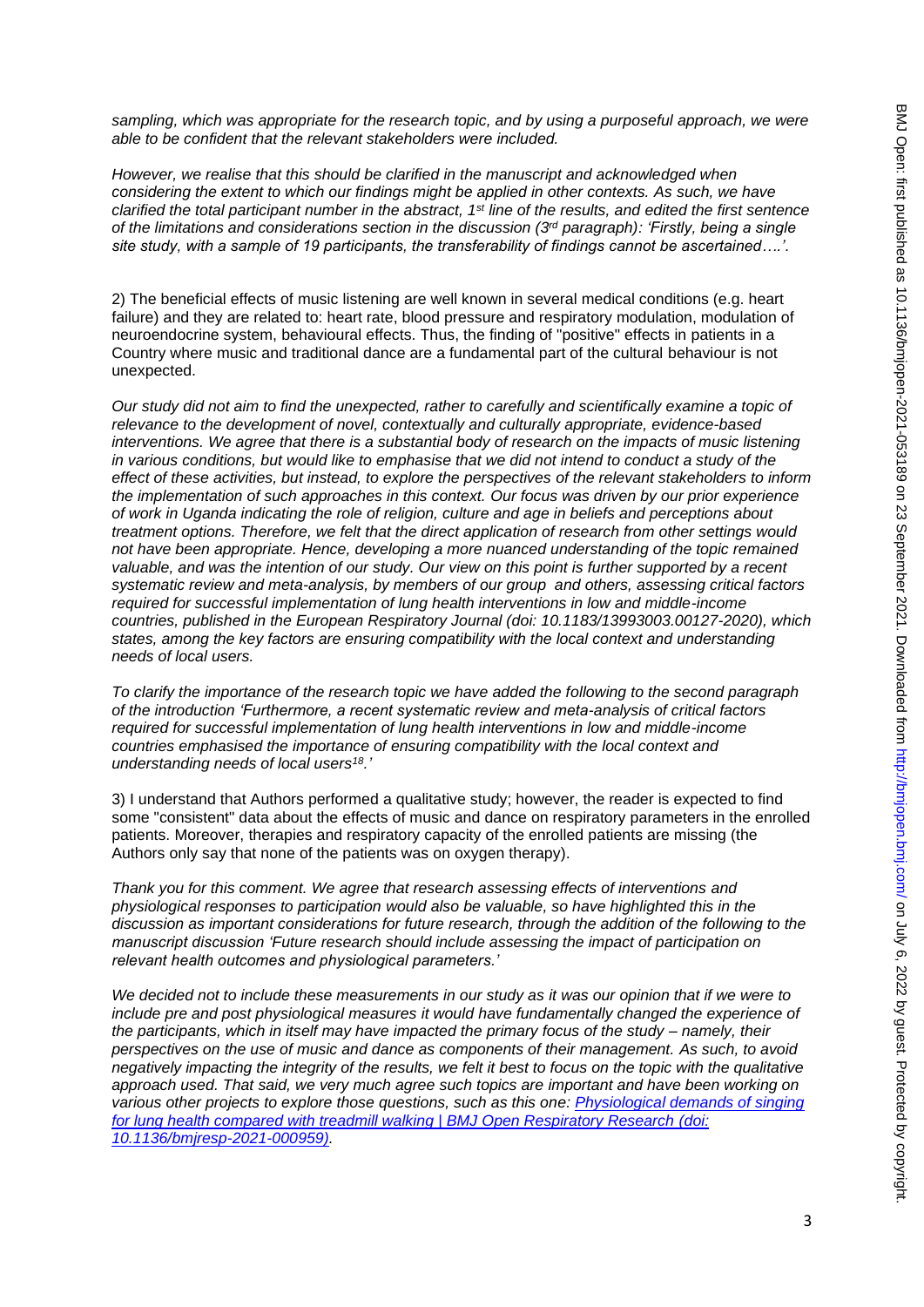*Regarding further description of the participants and their disease characteristics, we feel that the information included is appropriate for the focus of the research topic. The first paragraph of the results outlines the relevant information regarding factors that are likely to impact their experience and perspectives which was the focus of the study. Regarding 'respiratory capacity', we felt the mMRC breathlessness scale was more appropriate as this is more relevant to the participants experience and opinions than spirometry results. Similarly, it is unclear how listing a patient's medications or other therapies would have made a useful contribution to the interpretation of the interviews. We agree that data on medications and spirometric assessments can be useful, but this would be more relevant to a study assessing impacts of participation on health parameters, and as such, we felt it was less relevant here.* 

Reviewer: 2 Dr. Rachel Goldenberg, Western University

#### Comments to the Author:

This is a well-designed study that makes an excellent and valuable contribution to the literature. The content is well presented and the topic will be interesting to many. My revisions are relatively minor suggestions and I wish to congratulate the authors.

#### *Many thanks.*

1. Could you use a different term from "taster sessions?" I find this too colloquial. Perhaps sample sessions or trial, as you use later on. Regardless, be consistent and a bit more formal. Could you also explain the content of the sessions more? I am curious about the singing and dance methods. Were they separate sessions or integrated? How many were there? If they were separate, did everyone attend both? Please flesh out this section and clarify.

*We have changed this to 'sample sessions' as suggested. We have also added to the description of the sample sessions in the methods section, and added a link to more information on the Singing for Lung Health approach.* 

2. In Data Analysis: How did you determine breathlessness scores? I see it's mentioned in the results, but could you put it here too?

*Thank you for highlighting this, we have added the following to the data collection section 'Modified Medical Research Council (mMRC) breathlessness scores were self-rated by patient participants using the mMRC scale, with options read out loud by the interviewer.'*

3. In Results: Please clarify the sentence "Eight of the eleven participants were female..." Do you mean patient participants? Could you separate the participant demographics from patients versus staff? Or at least make it clearer and easier to distinguish. Also comment on the two patients interviewed prior to the class. Why was this? Could you add something in the discussion? Finally, it might be worth mentioning prior formal experience with PR or singing and dance.

### *Thank you for highlighting this. We have separated and clarified the descriptions of the patient participants from the staff participants.*

*We interviewed two patients prior to the class to provide perspectives from people with differing levels of prior experience. This has been clarified in the manuscript with the addition of the following 'In order to gain the perspectives of individuals with varying amounts of exposure to these kind of interventions, two patients were interviewed prior to sample sessions, while the other nine were interviewed after attending sample sessions, and two of these had also attended SFB Uganda the previous year.'*

*We have also added a comment to the first paragraph of the discussion 'Those without prior experience could see value in the concept and were happy to try.'*